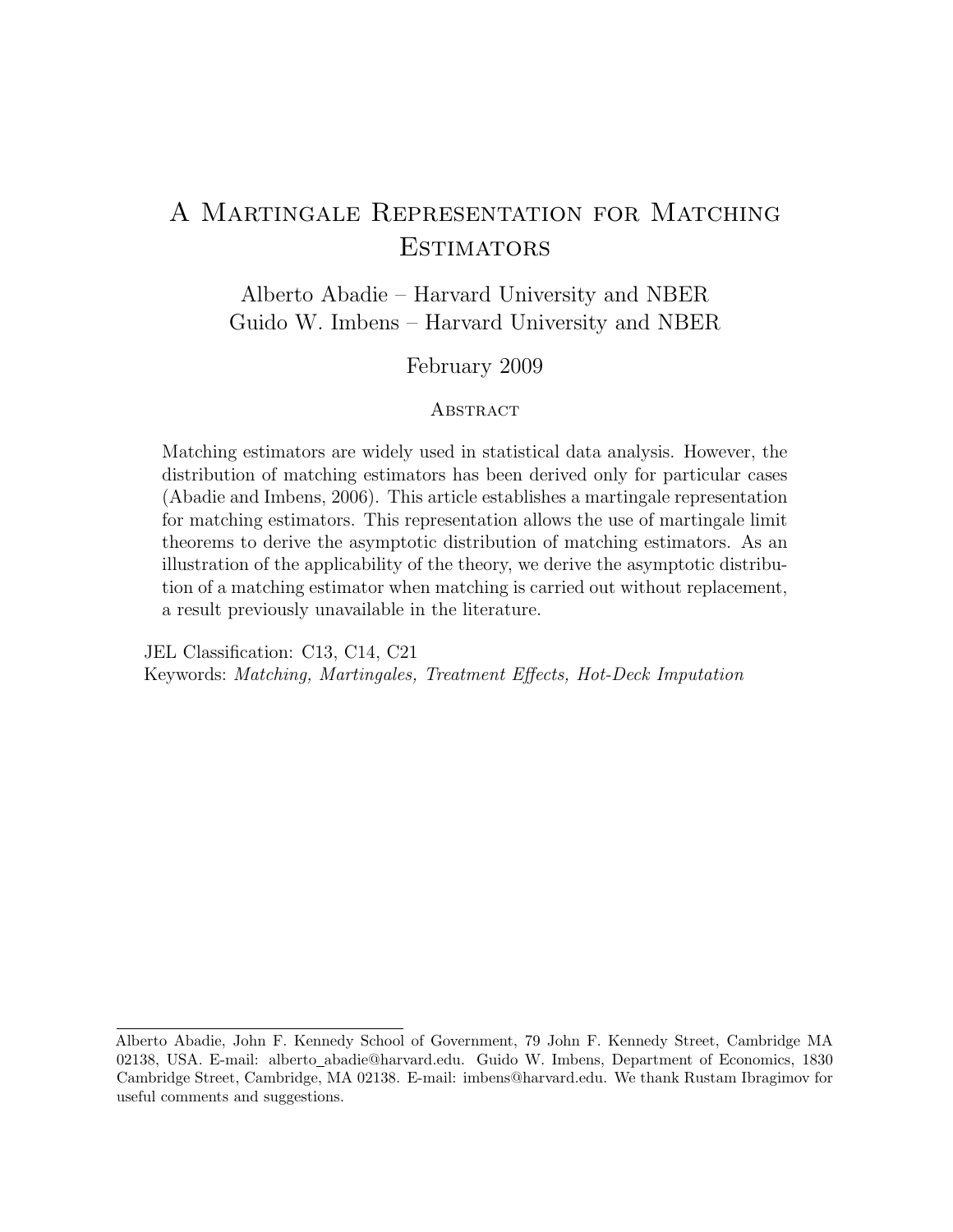#### I. Introduction

Matching methods provide simple and intuitive tools for adjusting the distribution of covariates among samples from different populations. Probably because of their transparency and intuitive appeal, matching methods are widely used in evaluation research to estimate treatment effects when all treatment confounders are observed (Rubin, 1973, 1977; Rosenbaum, 2002). In spite of the popularity of matching methods, the asymptotic distribution of matching estimators have been derived only for special cases (Abadie and Imbens, 2006). In the absence of large sample approximation results to the distribution of matching estimators, empirical researchers employing matching methods have often used the bootstrap as a basis for inference. However, recent results have shown that, in general, the bootstrap does not provide valid large sample inference for matching estimators (Abadie and Imbens, 2008).

The main contribution of this article is to establish a martingale representation for matching estimators. This representation allows the use of martingale limit theorems (Hall and Heyde, 1980; Billingsley, 1995; Shorack, 2000) to derive the asymptotic distribution of matching estimators. Because the martingale representation applies to a large class of matching estimators, the applicability of the methods presented in this article is broad. As an illustration of the theory, we apply the martingale methods proposed in this paper to derive the asymptotic distribution of a matching estimator when matching is carried out without replacement, a result previously unavailable in the literature. Despite its simplicity and immediate implications, the martingale representation of matching estimators described in this article seems to have been previously unnoticed in the literature.

## II. MATCHING ESTIMATORS

Empirical researchers often compare the distributions of some variable,  $Y$ , between two groups of units after taking into account the confounding effects of a  $(k \times 1)$  vector of observed covariates,  $X$ . Let  $W$  be a binary variable that indicates membership to a particular population of interest. For example, in discrimination litigation research, W may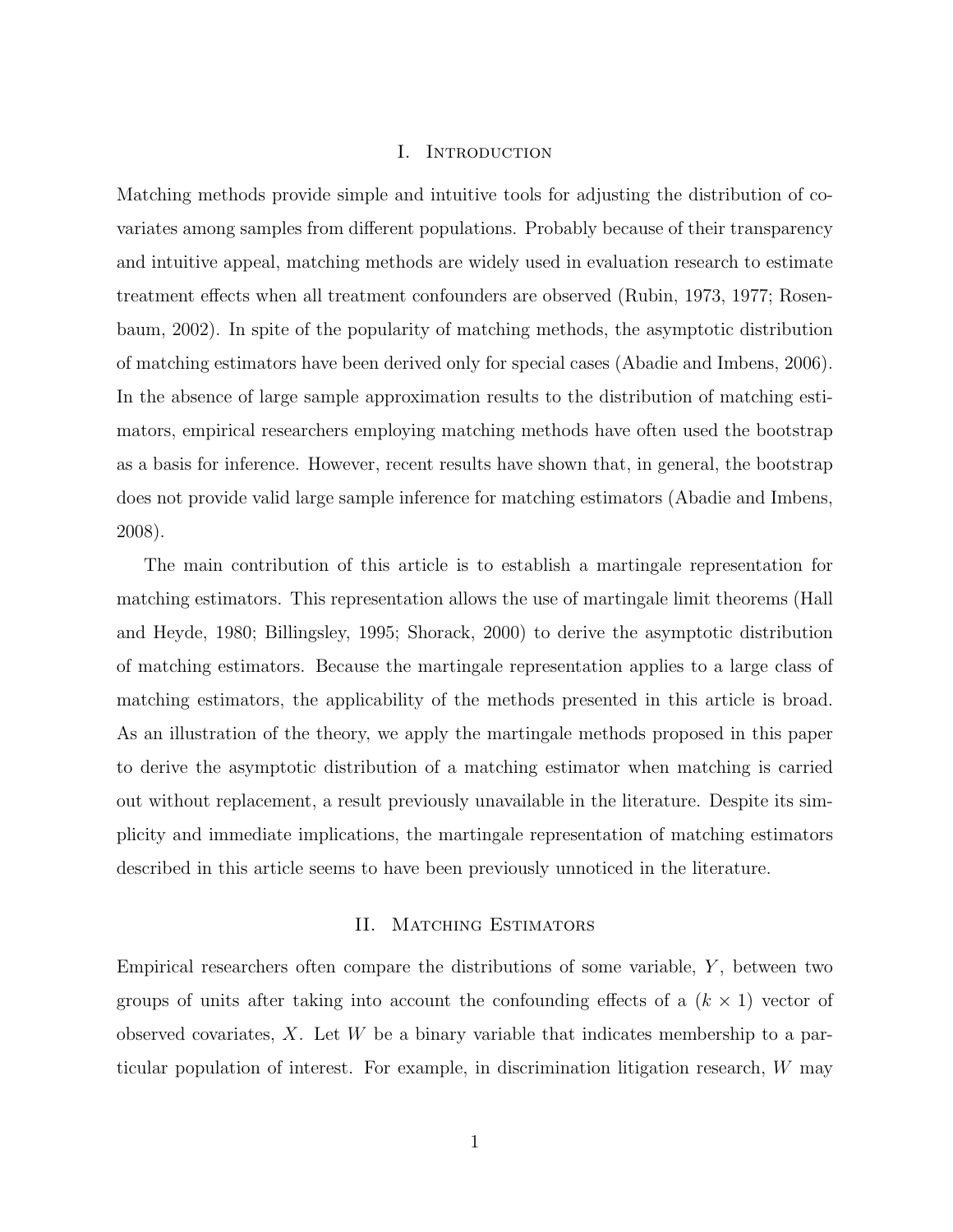represent membership in a certain demographic group, Y may represent labor wages, and X may represent a vector of variables influencing workers productivity, like education or tenure. In evaluation research, W typically indicates exposure to an active treatment or intervention,  $Y$  is an outcome of interest, and  $X$  is a vector of observed confounders. Let

$$
\tau = E[Y|W = 1] - E\Big[E[Y|X, W = 0]\Big|W = 1\Big].
$$

In evaluation research,  $\tau$  is given a causal interpretation as the "average treatment effect" on the treated" under unconfoundedness assumptions (Rubin, 1977). Other parameters of interest can be estimated using matching methods. These include the "average treatment effect", which is of widespread interest in evaluation studies, as well as parameters that focus on features of the distribution of  $Y$  other than the mean (see Imbens, 2004, and Imbens and Wooldridge, 2008, for detailed reviews of the literature). Matching is also used for the analysis of missing data, where it is often referred to as "hot-deck imputation" (Little and Rubin, 2002). For concreteness, and to avoid tedious repetition or unnecessary abstraction, we will discuss matching estimation of  $\tau$  only. However, the techniques proposed in this paper are of immediate application to the estimation of parameters other than  $\tau$  via matching.

Consider random samples of sizes  $N_0$  and  $N_1$  of untreated and treated units, respectively. Pooling together these two samples, we obtain a sample of size  $N = N_0 + N_1$  that contains treated and untreated units. For each unit in the pooled sample we observe the triple  $(Y, X, W)$ . For each treated unit i, let  $\mathcal{J}_M(i)$  be the indices of M untreated units with values in the covariates similar to  $X_i$  (where M is some small positive integer). In other words,  $\mathcal{J}_M(i)$  is a set of M matches for observation i. To simplify notation, we will assume that at least one of the variables in the vector  $X$  has a continuous distribution, so perfect matches happen with probability zero. Let  $\|\cdot\|$  be some norm in  $\mathbb{R}^k$  (typically the Euclidean norm). Let  $1_A$  be the indicator function for the event A. For matching with replacement,

$$
\mathcal{J}_M(i) = \left\{ j \in \{1, ..., N\} \text{ s.t. } W_j = 0, \left( \sum_{k=1}^N (1 - W_k) 1_{\{\|X_i - X_j\| \le \|X_i - X_k\|\}} \right) \le M \right\}.
$$

For matching without replacement, the elements of  $\{\mathcal{J}_M(i) \text{ s.t. } W_i = 1\}$  are non-overlapping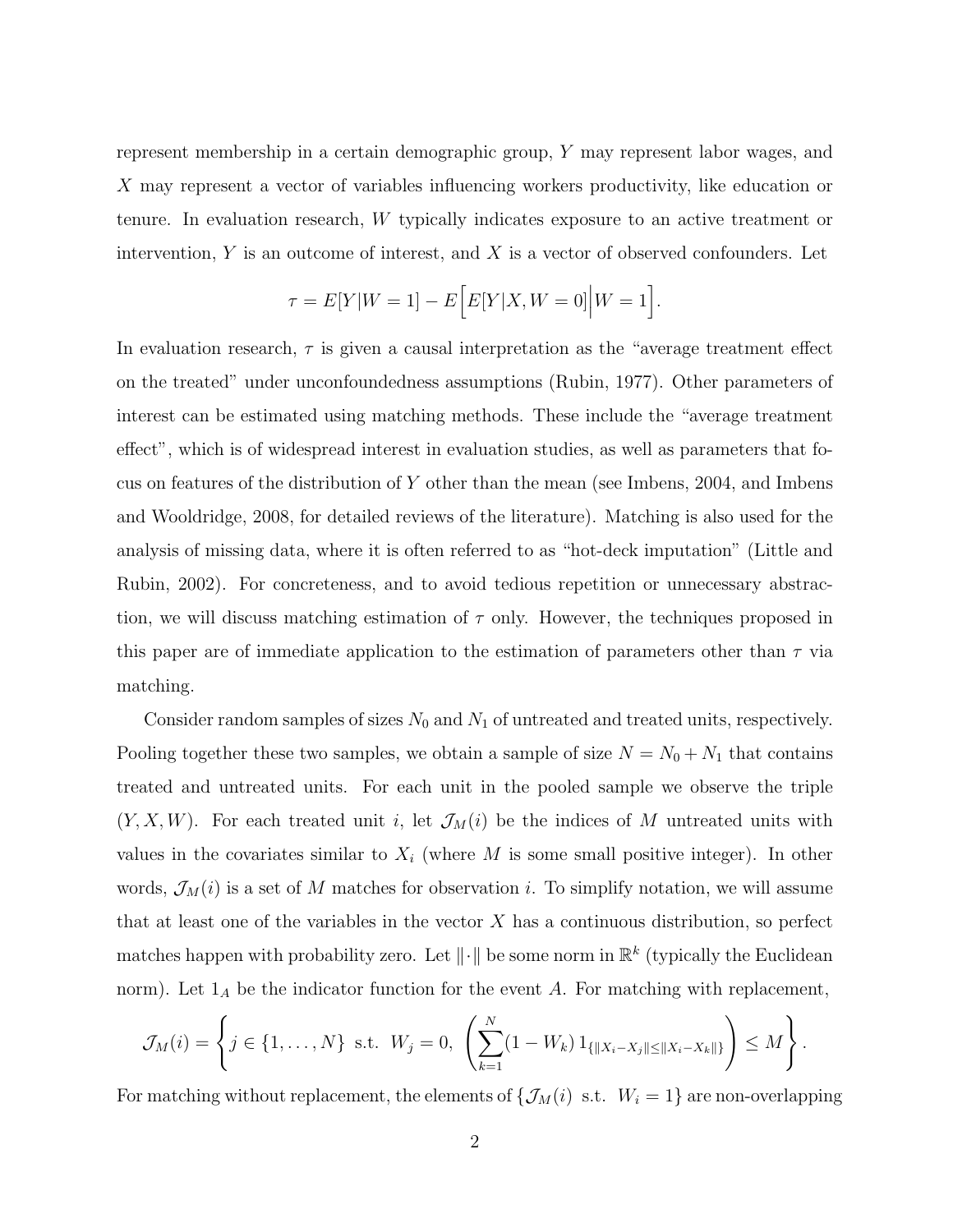subsets of  $\{j \in \{1, ..., N\}$  s.t.  $W_j = 0\}$  chosen to minimize the sum of the matching discrepancies:

$$
\sum_{i=1}^{N} W_i \left( \frac{1}{M} \sum_{j \in \mathcal{J}_M(i)} \|X_i - X_j\| \right).
$$

In both cases, the matching estimator of  $\tau$  is defined as:

$$
\widehat{\tau} = \frac{1}{N_1} \sum_{i=1}^N W_i \Big( Y_i - \frac{1}{M} \sum_{j \in \mathcal{J}_M(i)} Y_j \Big).
$$

Other matching schemes are possible (see, Rosenbaum, 2002; Hansen, 2004; Diamond and Sekhon, 2008) and the results in this article are of broad generality. Notice that in this article we reserve the term "matching" for procedures that use a small number, M, of matches. Estimators that treat the number of matches as a function of the sample size (with  $M \to \infty$  as  $N \to \infty$ ) have been proposed by Heckman, Ichimura, and Todd (1998) and others. These estimators have asymptotically linear representations, so their large sample distributions can be derived using the standard machinery for asymptotically linear estimators.

#### III. A Martingale Representation for Matching Estimators

This section derives a martingale representation for matching estimators. For  $w \in \{0, 1\}$ , let  $\mu_w(x) = E[Y|X=x, W=w]$  and  $\sigma_w^2(x) = \text{var}(Y|X=x, W=w)$ . Assume that these functions are bounded. Abadie and Imbens (2006) derive the following decomposition for matching estimators:

$$
\hat{\tau} - \tau = \frac{1}{N_1} \sum_{i=1}^{N} W_i \Big( Y_i - \frac{1}{M} \sum_{j \in \mathcal{J}_M(i)} Y_j - \tau \Big)
$$
  
\n
$$
= \frac{1}{N_1} \sum_{i=1}^{N} W_i \Big( \big( Y_i - \mu_1(X_i) \big) - \frac{1}{M} \sum_{j \in \mathcal{J}_M(i)} \big( Y_j - \mu_0(X_j) \big) \Big)
$$
  
\n
$$
+ \frac{1}{N_1} \sum_{i=1}^{N} W_i \Big( \mu_1(X_i) - \frac{1}{M} \sum_{j \in \mathcal{J}_M(i)} \mu_0(X_j) - \tau \Big)
$$
  
\n
$$
= \frac{1}{N_1} \sum_{i=1}^{N} W_i \Big( \big( Y_i - \mu_1(X_i) \big) - \frac{1}{M} \sum_{j \in \mathcal{J}_M(i)} \big( Y_j - \mu_0(X_j) \big) \Big)
$$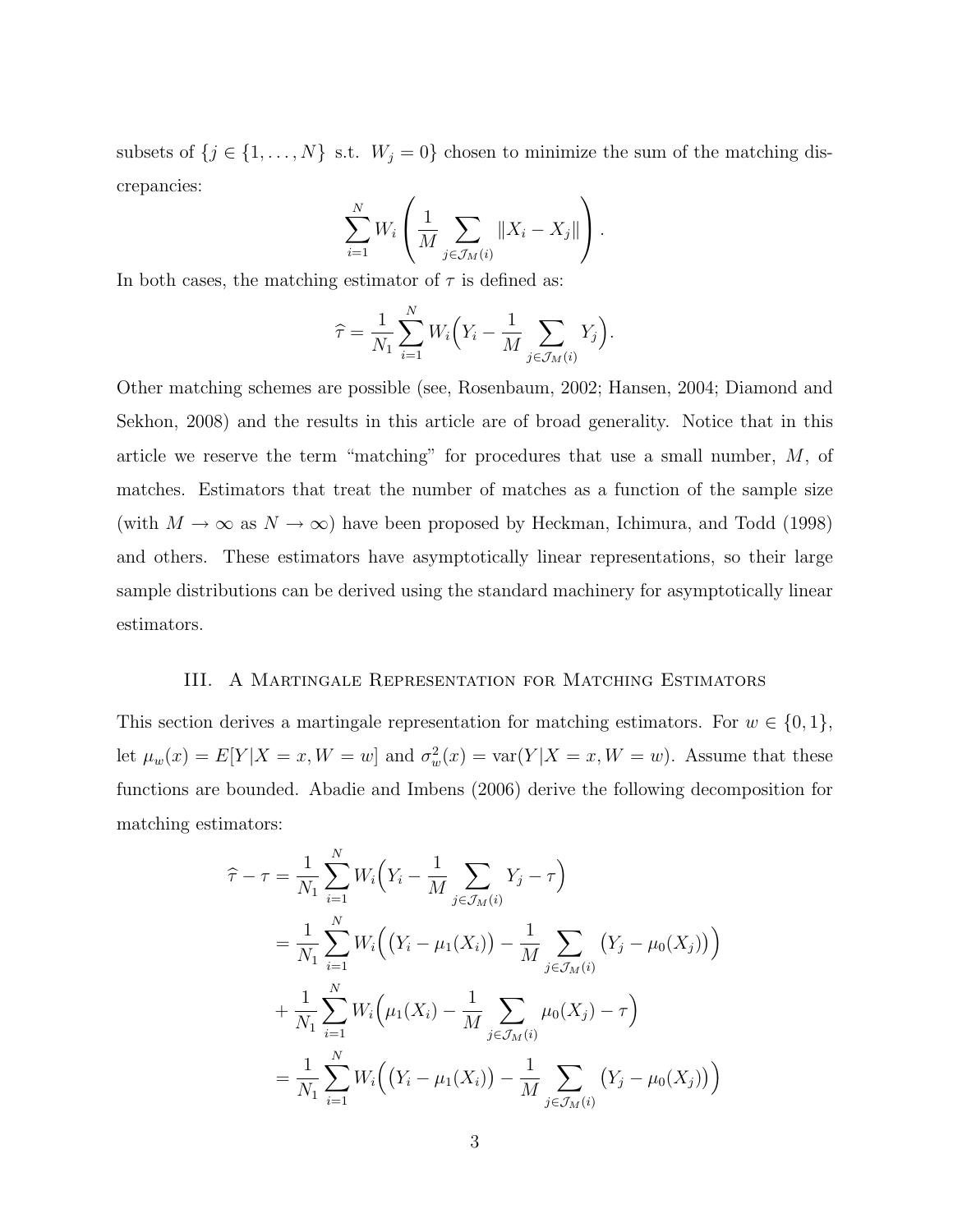+ 
$$
\frac{1}{N_1} \sum_{i=1}^N W_i (\mu_1(X_i) - \mu_0(X_i) - \tau)
$$
  
+  $\frac{1}{N_1} \sum_{i=1}^N W_i (\mu_0(X_i) - \frac{1}{M} \sum_{j \in \mathcal{J}_M(i)} \mu_0(X_j)).$ 

That is,  $\hat{\tau} - \tau = D_N + R_N$ , where

$$
D_N = \frac{1}{N_1} \sum_{i=1}^N W_i (\mu_1(X_i) - \mu_0(X_i) - \tau)
$$
  
+ 
$$
\frac{1}{N_1} \sum_{i=1}^N W_i ((Y_i - \mu_1(X_i)) - \frac{1}{M} \sum_{j \in \mathcal{J}(i)} (Y_j - \mu_0(X_j)),
$$

and

$$
R_N = \frac{1}{N_1} \sum_{i=1}^N W_i \Big( \mu_0(X_i) - \frac{1}{M} \sum_{j \in \mathcal{J}(i)} \mu_0(X_j) \Big).
$$

The term  $R_N$  is the conditional bias of matching estimator described in Abadie and Imbens (2004). This term is zero if matches are perfect (that is, if all matching discrepancies,  $X_i - X_j$  for  $j \in \mathcal{J}(i)$ , are zero), or if the regression  $\mu_0$  is a constant function. In general, however, this term is different from zero, as perfect matches happen with probability zero for continuous covariates. The order of magnitude of  $R_N$  depends on the number of continuous covariates, as well as the magnitude of  $N_0$  relative to  $N_1$ . Under appropriate conditions √  $N_1R_N$  converges in probability to zero (see section IV, or Abadie and Imbens, 2004, for the case of matching with replacement).

Next, it will be shown that the term  $D_N$  is a martingale array with respect to certain filtration. First notice that:

$$
D_N = \frac{1}{N_1} \sum_{i=1}^N W_i (\mu_1(X_i) - \mu_0(X_i) - \tau)
$$
  
+ 
$$
\frac{1}{N_1} \sum_{i=1}^N \left( W_i - (1 - W_i) \frac{K_{N,i}}{M} \right) (Y_i - \mu_{W_i}(X_i)),
$$

where  $K_{N,i}$  is the number of times that observation i (with  $W_i = 0$ ) is used as a match. Therefore, we can write:

$$
\sqrt{N_1}D_N=\sum_{k=1}^{2N}\xi_{N,k},
$$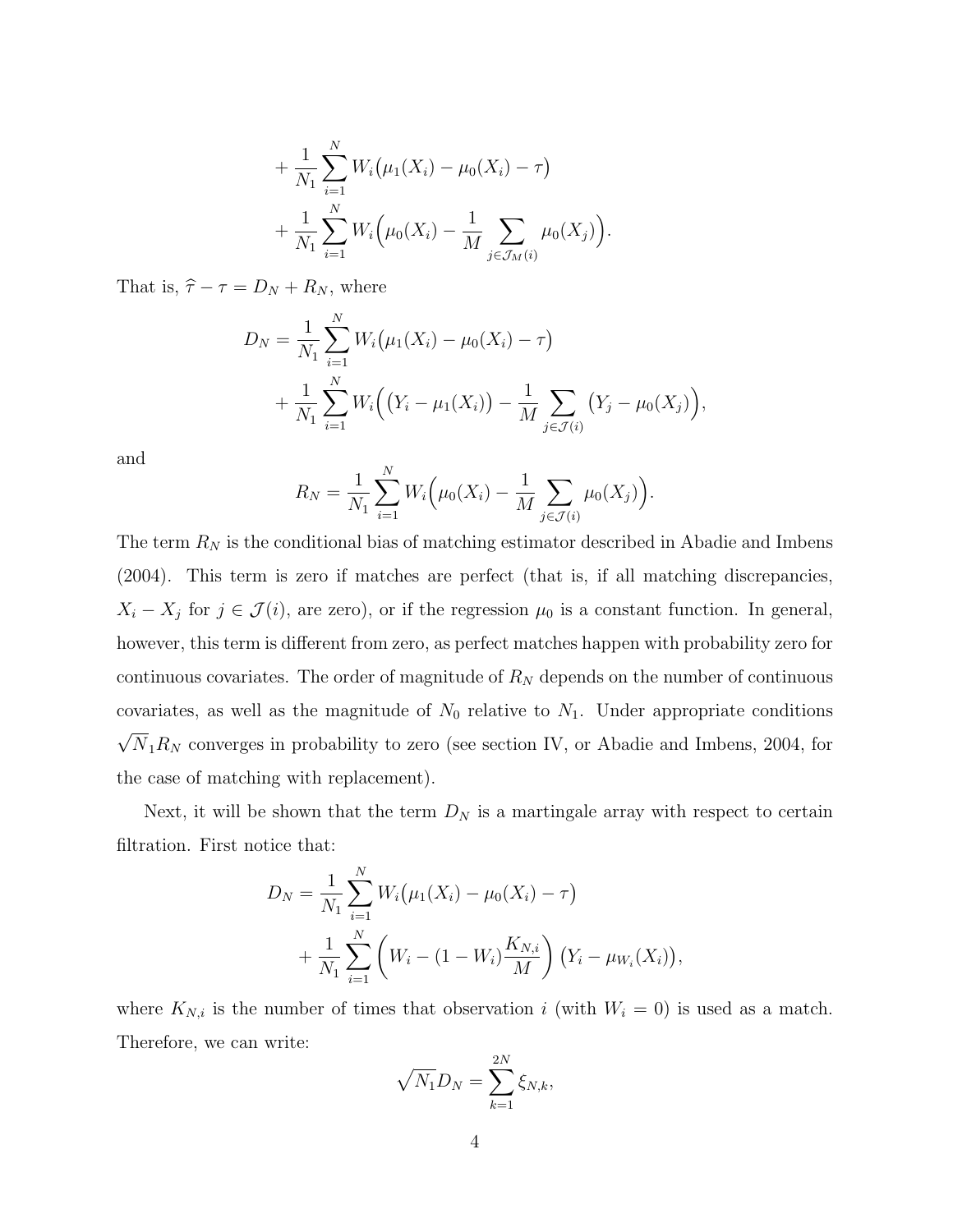where

$$
\xi_{N,k} = \begin{cases}\n\frac{1}{\sqrt{N_1}} W_k (\mu_1(X_k) - \mu_0(X_k) - \tau) & \text{if } 1 \le k \le N, \\
\frac{1}{\sqrt{N_1}} \left( W_{k-N} - (1 - W_{k-N}) \frac{K_{N,k-N}}{M} \right) (Y_{k-N} - \mu_{W_{k-N}}(X_{k-N})) & \text{if } N+1 \le k \le 2N.\n\end{cases}
$$

Let  $\mathbf{X}_N = \{X_1, \ldots, X_N\}$  and  $\mathbf{W}_N = \{W_1, \ldots, W_N\}$ . Consider the  $\sigma$ -fields  $\mathcal{F}_{N,k} = \sigma\{\mathbf{W}_N, \sigma\}$  $X_1, \ldots, X_k$  for  $1 \leq k \leq N$  and  $\mathcal{F}_{N,k} = \sigma \{ \mathbf{W}_N, \mathbf{X}_N, Y_1, \ldots, Y_{k-N} \}$  for  $N+1 \leq k \leq 2N$ . Then,

$$
\left\{\sum_{j=1}^{i} \xi_{N,j}, \mathcal{F}_{N,i}, 1 \leq i \leq 2N\right\}
$$

is a martingale for each  $N \geq 1$ . As a result, the asymptotic behavior of  $\sqrt{N_1}D_N$  can be analyzed using martingale methods. Analogous martingale representations hold for alternative matching estimators. Regardless of the choice of matching scheme, a martingale representation holds for  $\sqrt{N_1}D_N$ . The reason is that no matter how matching is implemented, the number of times that unit k is used as a match,  $K_{N,k}$ , is given conditional on  $\mathbf{X}_N$  and  $\mathbf{W}_N$ , and  $E[Y_k - \mu_{W_k}(X_k) | \mathbf{X}_N, \mathbf{W}_N, Y_1, \dots, Y_{k-1}] = 0.$ 

#### IV. APPLICATION: MATCHING WITHOUT REPLACEMENT

In this section, we demonstrate how to apply the martingale representation of matching estimators to derive the asymptotic distribution when matching is done without replacement. To simplify the calculations, we assume that conditional on  $W_i$  the variance of  $Y_i$ does not depend on  $X_i$ . That is,  $\sigma_w^2(x) = \sigma_w^2$  for all x in the support of X and  $w \in \{0, 1\}$ . Also, to simplify the exposition, we will concentrate on the case of one-to-one matching  $(M = 1).$ 

The conditional variances of the martingale differences are given by:

$$
E[\xi_{N,k}^2 | \mathcal{F}_{N,k-1}] = \frac{1}{N_1} W_k E[(\mu_1(X_k) - \mu_0(X_k) - \tau)^2 | \mathcal{F}_{N,k-1}]
$$
  
= 
$$
\frac{1}{N_1} W_k E[(\mu_1(X_k) - \mu_0(X_k) - \tau)^2 | W_k = 1]
$$

for  $1 \leq k \leq N$  and

$$
E[\xi_{N,k}^{2}|\mathcal{F}_{N,k-1}] = \frac{1}{N_{1}}E\left[\left(W_{k-N} - (1 - W_{k-N})K_{N,k-N}\right)^{2}\left(Y_{k-N} - \mu_{W_{k-N}}(X_{k-N})\right)^{2}\Big|\mathcal{F}_{N,k-1}\right]
$$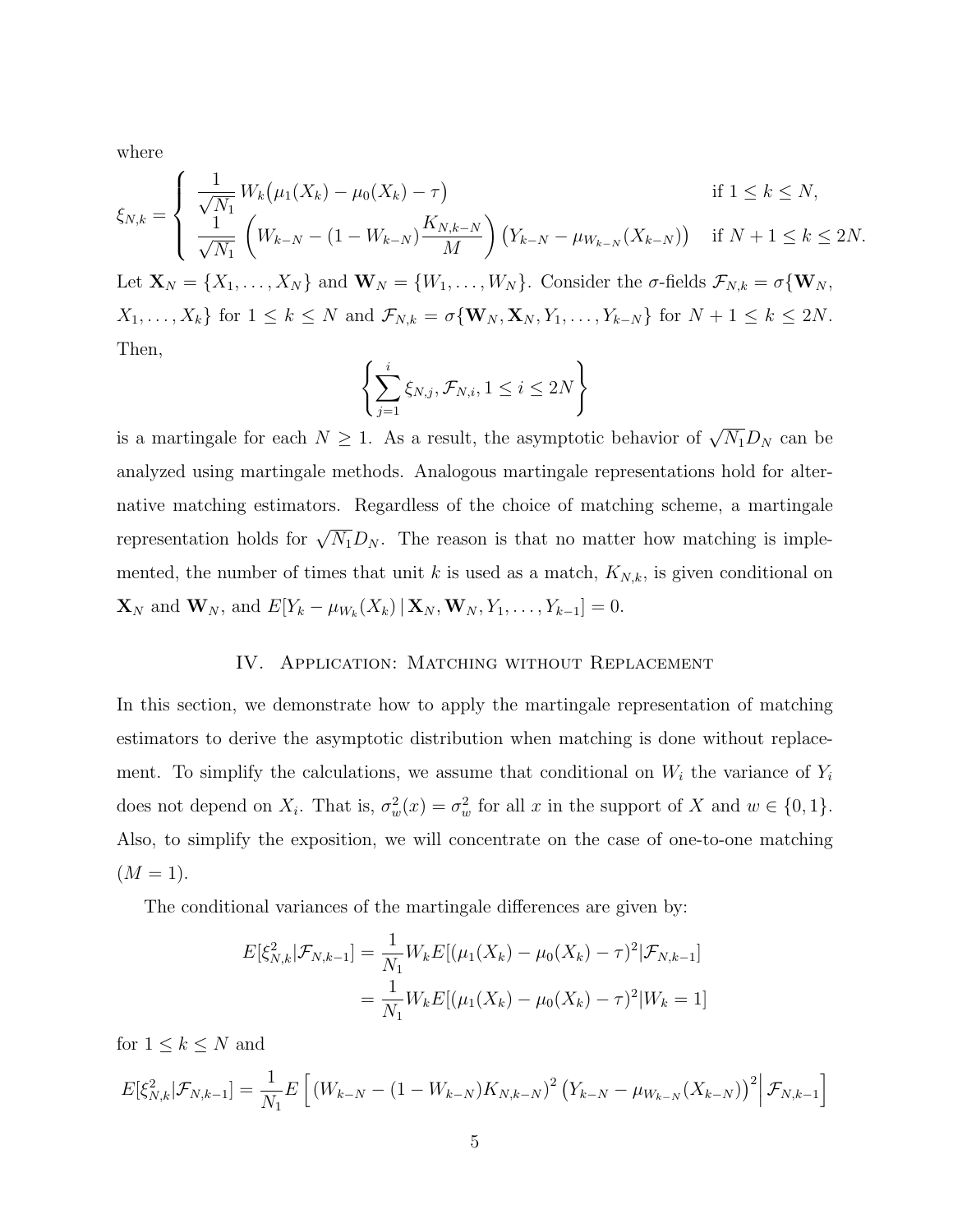$$
= \frac{1}{N_1} \left( W_{k-N} \sigma_1^2 + (1 - W_{k-N}) K_{N,k-N} \sigma_0^2 \right)
$$

for  $N + 1 \leq k \leq 2N$ . Let

$$
V = E[(\mu_1(X_k) - \mu_0(X_k) - \tau)^2 | W_k = 1] + (\sigma_1^2 + \sigma_0^2).
$$

Because for all  $1 \leq k \leq N$ ,  $K_{N,k} \leq 1$  with  $\sum_{k=1}^{N} K_{N,k} = N_1$ ,

$$
\sum_{k=1}^{2N} E[\xi_{N,k}^2 | \mathcal{F}_{N,k-1}] = V.
$$

To apply a Martingale Central Limit Theorem to  $D_N$ , it is enough to check the Lindeberg condition,

$$
\sum_{k=1}^{2N} E[\xi_{N,k}^2 1_{\{|\xi_{N,k}| \ge \varepsilon\}}] \to 0 \quad \text{for all } \varepsilon > 0
$$

(Billingsley, 1995, see Hall and Heyde, 1980, and Shorack, 2000, for alternative conditions). Because for all  $\delta > 0$ ,  $|\xi_{N,k}|^2 1_{\{|\xi_{N,k}| \geq \varepsilon\}} \varepsilon^{\delta} \leq |\xi_{N,k}|^{2+\delta}$ , we obtain that Lindeberg's condition is implied by Lyapounov's condition:

$$
\sum_{k=1}^{2N} E[\xi_{N,k}^{2+\delta}] \to 0 \quad \text{for some } \delta > 0,
$$

which, in turn, can be easily established under usual regularity conditions regarding boundedness of moments. Under these conditions, the Central Limit Theorem for Triangular Martingale Arrays implies:

$$
\sqrt{N_1}D_N \stackrel{d}{\longrightarrow} N(0,V).
$$

The proof concludes by showing that  $\sqrt{N_1}R_N \stackrel{p}{\rightarrow} 0$ . For  $1 \leq i \leq N$  such that  $W_i = 1$ , let  $||U_{N_0,N_1,i}||$  be the matching discrepancy for treated unit i when untreated units are matched without replacement to treated units in such a way that the sum of the matching discrepancies is minimized. If  $\mu_0$  is Lipschitz-continuous, then there exists a constant C such that

$$
\sqrt{N_1}R_N \leq C \frac{1}{\sqrt{N_1}} \sum_{i=1}^N W_i ||U_{N_0,N_1,i}||.
$$

The following proposition (proven in the appendix) provides sufficient conditions under which  $\sqrt{N_1}R_N$  vanishes asymptotically.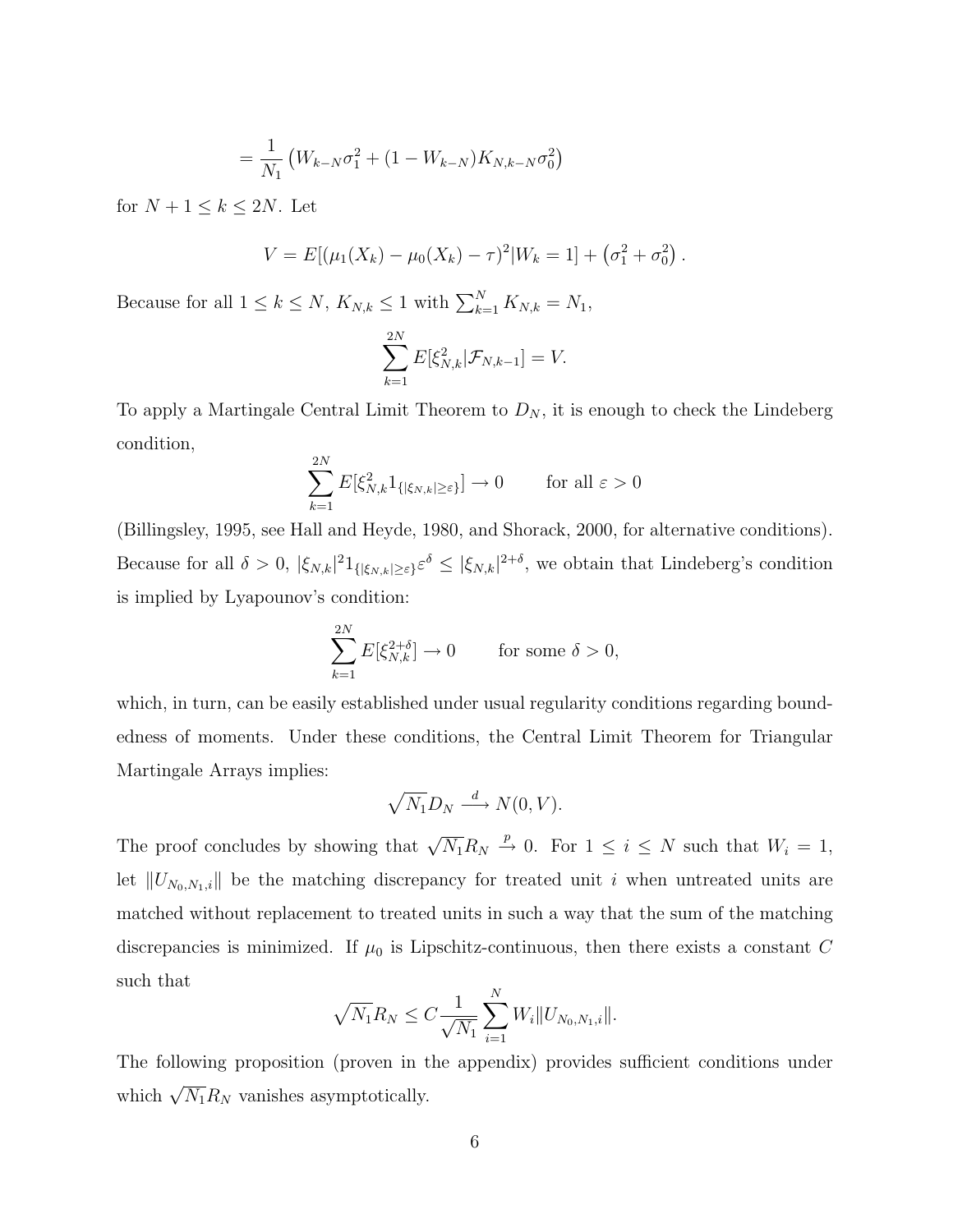PROPOSITION 1: Let  $F_0$  and  $F_1$  be the distributions of X given  $W = 0$  and X given  $W = 1$ , respectively. Assume that  $F_0$  and  $F_1$  have a common support that is a Cartesian product of intervals, and that the densities  $f_0(x)$  and  $f_1(x)$  are bounded and bounded away from zero:  $f \le f_0 \le \bar{f}$  and  $f \le f_1 \le \bar{f}$ . Assume that there exists  $c > 0$  and  $r > k$  where k is the number of (continuous) covariates, such that  $N_1^r/N_0 \leq c$ . Then,

$$
\frac{1}{\sqrt{N_1}}\sum_{i=1}^N W_i ||U_{N_0,N_1,i}|| \xrightarrow{p} 0.
$$

The conditions of Proposition 1 assume that all covariates have continuous distributions. This is done without loss of generality. Discrete covariates with a finite number of support points can be easily dealt with by conditioning on their values, in which case  $k$  is equal to the number of continuous covariates in  $X$ . Under the conditions of Proposition 1, the conditional bias term,  $\sqrt{N_1}R_N$ , is asymptotically negligible, so we obtain:

$$
\sqrt{N_1}(\widehat{\tau}-\tau) \stackrel{d}{\to} N(0,V).
$$

#### V. CONCLUSION

This article establishes a martingale array representation for matching estimators. This representation allows the use of well-known martingale limit theorems to determine the large sample distribution of matching estimators. Because the martingale representation applies to a large class of matching estimators, the applicability of the methods presented in this article is very broad. Specific applications include matching estimators of average treatment effects as well as "hot-deck" imputation methods for missing data.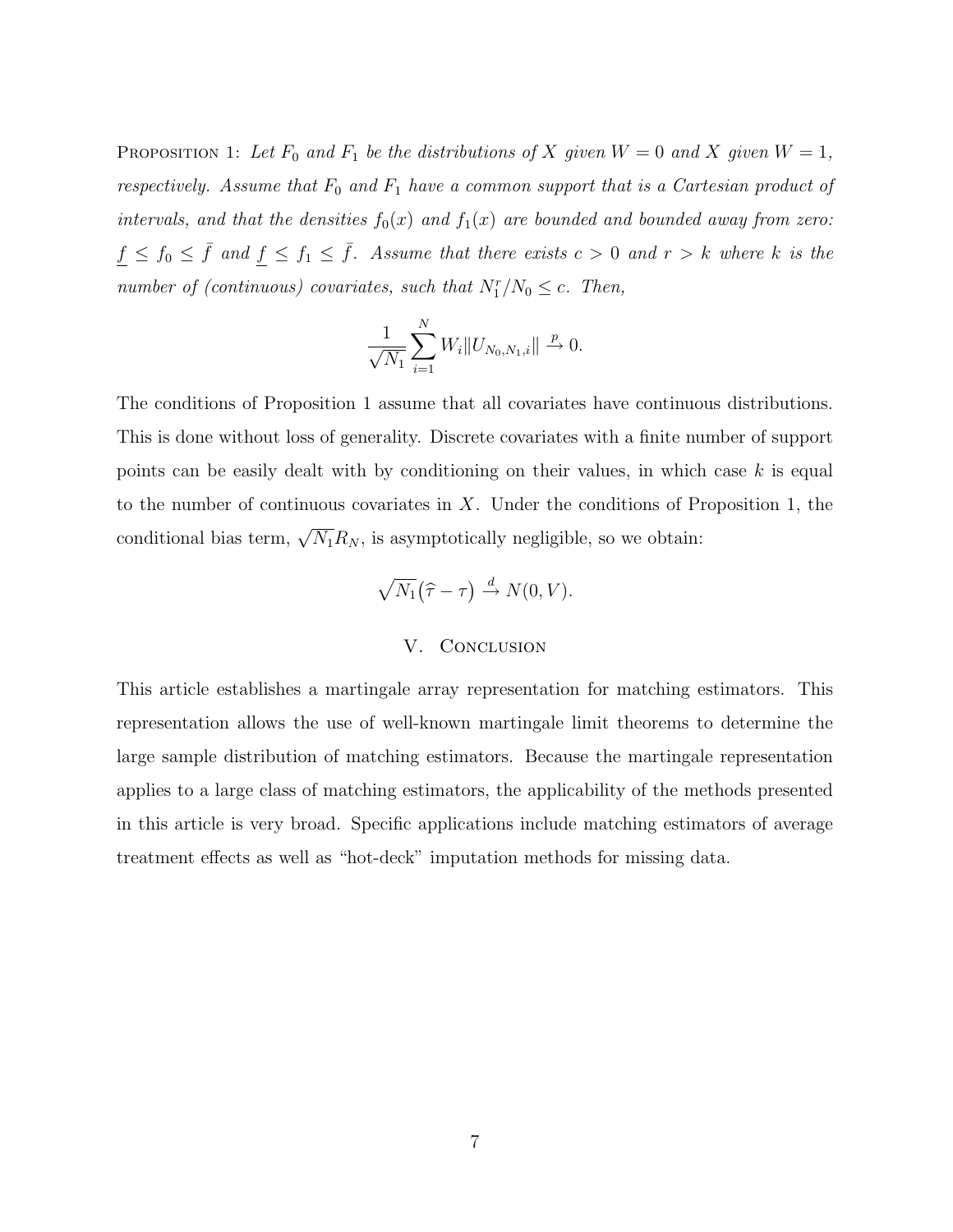#### **APPENDIX**

PROOF OF PROPOSITION 1: By changing units of measurement, we can always make the support of the covariates equal to the unit k-cube. (This only adds a multiplicative constant to our bounds.) Notice that we can always divide a unit k-cube into  $N_1^k$  identical cubes, for  $N_1 =$  $1, 2, 3, \ldots$ 

Divide the support of  $F_0$  and  $F_1$  into  $N_1^k$  identical cubes. Let  $Z_{N_0,N_1}$  be the number of such cells that are occupied by more observations from the treated sample than observations from the untreated sample. Let  $M_{N_1}$  be the maximum number of observations from the treated sample in a single cell. Let  $m_{N_0,N_1}$  be the minimum number of untreated observations in a single cell. Notice that for any series,  $f(N_1)$ , such that  $1 \le f(N_1) < N_1$ , we have:

$$
\begin{array}{lcl} \Pr(Z_{N_0,N_1} > 0) & \leq & \sum\limits_{m=1}^{N_1} \Pr(m_{N_0,N_1} < m) \Pr(M_{N_1} = m) \\ & \leq & \sum\limits_{m=1}^{\lfloor f(N_1) \rfloor} \Pr(m_{N_0,N_1} < m) \Pr(M_{N_1} = m) \\ & + & \sum\limits_{m=\lfloor f(N_1) \rfloor+1}^{N_1} \Pr(m_{N_0,N_1} < m) \Pr(M_{N_1} = m) \\ & \leq & f(N_1) \Pr(m_{N_0,N_1} < f(N_1)) \\ & + & (N_1 - f(N_1)) \Pr(M_{N_1} > f(N_1)). \end{array}
$$

Let  $D_{N_1,m}$  be the number of cells that contain more than m treated observations. Let  $0 < \alpha <$  $\min\{r-k,1\}$ . Consider  $f(N_1) = N_1^{\alpha}$ . For  $N_1$  large enough,  $\bar{f}/N_1^k < 1$ . Using Markov's Inequality we obtain for  $N_1$  large enough:

$$
Pr(M_{N_1} > f(N_1)) = Pr(D_{N_1,N_1^{\alpha}} \ge 1)
$$
  
\n
$$
\le E[D_{N_1,N_1^{\alpha}}]
$$
  
\n
$$
\le N_1^k Pr(B(N_1, \bar{f}/N_1^k) > N_1^{\alpha}).
$$

Using Bennett's bound for binomial tails (e.g., Shorack and Wellner, 1996, p. 440), we obtain:

$$
\begin{array}{rcl}\Pr\left(B(N_1,\bar{f}/N_1^k) > N_1^\alpha\right) & = & \Pr\left(\frac{B(N_1,\bar{f}/N_1^k) - \bar{f}/N_1^{k-1}}{\sqrt{N_1}} > \frac{N_1^\alpha - \bar{f}/N_1^{k-1}}{\sqrt{N_1}}\right) \\
& \leq & \exp\left\{-\frac{\bar{f}/N_1^{k-1}}{1 - \bar{f}/N_1^k} \left[\frac{N_1^{\alpha+k-1}}{\bar{f}}\left(\log\left(\frac{N_1^{\alpha+k-1}}{\bar{f}}\right)-1\right)+1\right]\right\} \\
& = & \exp\left\{-\frac{1}{1 - \bar{f}/N_1^k} \left[N_1^\alpha\left(\log\left(\frac{N_1^{\alpha+k-1}}{\bar{f}}\right)-1\right)+\frac{\bar{f}}{N_1^{k-1}}\right]\right\}.\n\end{array}
$$

Similarly, let  $C_{N_0,N_1,m}$  be the number of cells with less than m untreated observations. Then,

$$
\Pr(m_{N_0, N_1} < m) = \Pr(C_{N_0, N_1, m} \ge 1) \\
 \le E[C_{N_0, N_1, m}]
$$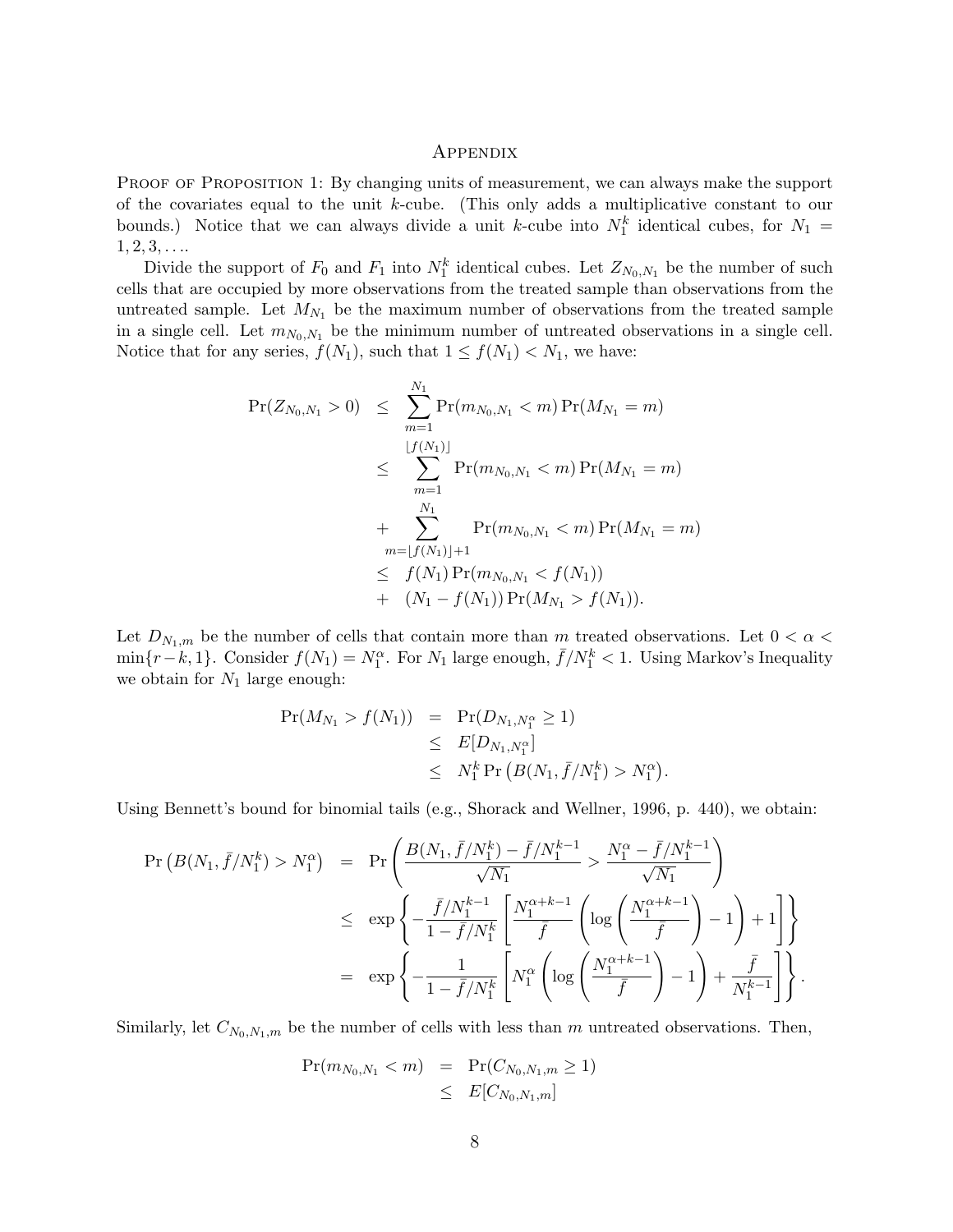$$
= \sum_{n=1}^{N_1^k} \Pr(B(N_0, p_n) < m),
$$

where  $p_n$  is the probability that an untreated observation falls in cell n. Then, because for all n,  $p_n \geq \underline{f}/N_1^k$ , we obtain:

$$
\Pr(m_{N_0,N_1} < m) \le N_1^k \Pr\left(B(N_0,\underline{f}/N_1^k) < m\right).
$$

Also, for large enough  $N_1$ , there exists  $\delta$  such that  $(c/f)/N_1^{r-\alpha-k} < \delta < 1$ . Using Chernoff's bound for the lower tail of a sum of independent Poisson trials (e.g., Motwani and Raghavan, 1995, p. 70), we obtain that for large enough  $N_1$ :

$$
\begin{array}{rcl} \Pr\left(B(N_0, \underline{f}/N_1^k) < N_1^{\alpha}\right) & = & \Pr\left(B(N_0, \underline{f}/N_1^k) < \underline{f}\frac{N_0}{N_1^k} \frac{N_1^{\alpha+k}}{\underline{f}N_0}\right) \\ & \leq & \Pr\left(B(N_0, \underline{f}/N_1^k) < \underline{f}\frac{N_0}{N_1^k} \frac{c/\underline{f}}{N_1^{r-\alpha-k}}\right) \\ & \leq & \exp\left(-(\underline{f}N_0/N_1^k)(1 - (c/\underline{f})/N_1^{r-\alpha-k})^2/2\right) \\ & \leq & \exp\left(-\underline{f}N_1^{r-k}(1-\delta)^2/2c\right). \end{array}
$$

This proves an exponential bound for  $Pr(Z_{N_0,N_1} > 0)$ .

Rearrange the observations so the first  $N_1$  observations in the sample are the treated observations. For  $1 \leq i \leq N_1$ , let  $||U_{N_0,N_1,i}||$  be the matching discrepancy for treated unit i when untreated units are matched without replacement to treated units in such a way that the sum of the matching discrepancies is minimized. For  $1 \leq i \leq N_1$ , let  $||V_{N_0,N_1,i}||$  be the matching discrepancy for treated unit  $i$  when untreated units are matched without replacement to treated units in such a way that the matches are first done within cells and, after all possible within-cell matches are exhausted, untreated units that were not previously used as a match are matched without replacement to previously unmatched treated units in other cells. Notice that:

$$
\sum_{i=1}^{N_1} ||U_{N_0,N_1,i}|| \leq \sum_{i=1}^{N_1} ||V_{N_0,N_1,i}||.
$$

Let  $d_{N_1,k}$  be the diameter of the cells. Let  $C_k$  be the diameter of the unit k-cube. Notice the if the unit k-cube is divided in  $N_1^k$  identical cells, then  $C_k = N_1 d_{N_1,k}$ . For  $1 \leq n \leq N_1^k$ , let  $A_{N_1,n}$ be the n-th cell. Then,

$$
E [||V_{N_0,N_1,i}|| | Z_{N_0,N_1} = 0] \leq \sum_{n=1}^{N_1^k} d_{N_1,k} \Pr(X_{1,i} \in A_{N_1,n} | Z_{N_0,N_1} = 0)
$$
  

$$
\leq d_{N_1,k}
$$
  

$$
\leq \frac{C_k}{N_1}.
$$

Now,

$$
E\left[\frac{1}{\sqrt{N_1}}\sum_{i=1}^{N_1} \|U_{N_0,N_1,i}\| \right] \leq E\left[\frac{1}{\sqrt{N_1}}\sum_{i=1}^{N_1} \|V_{N_0,N_1,i}\| \right]
$$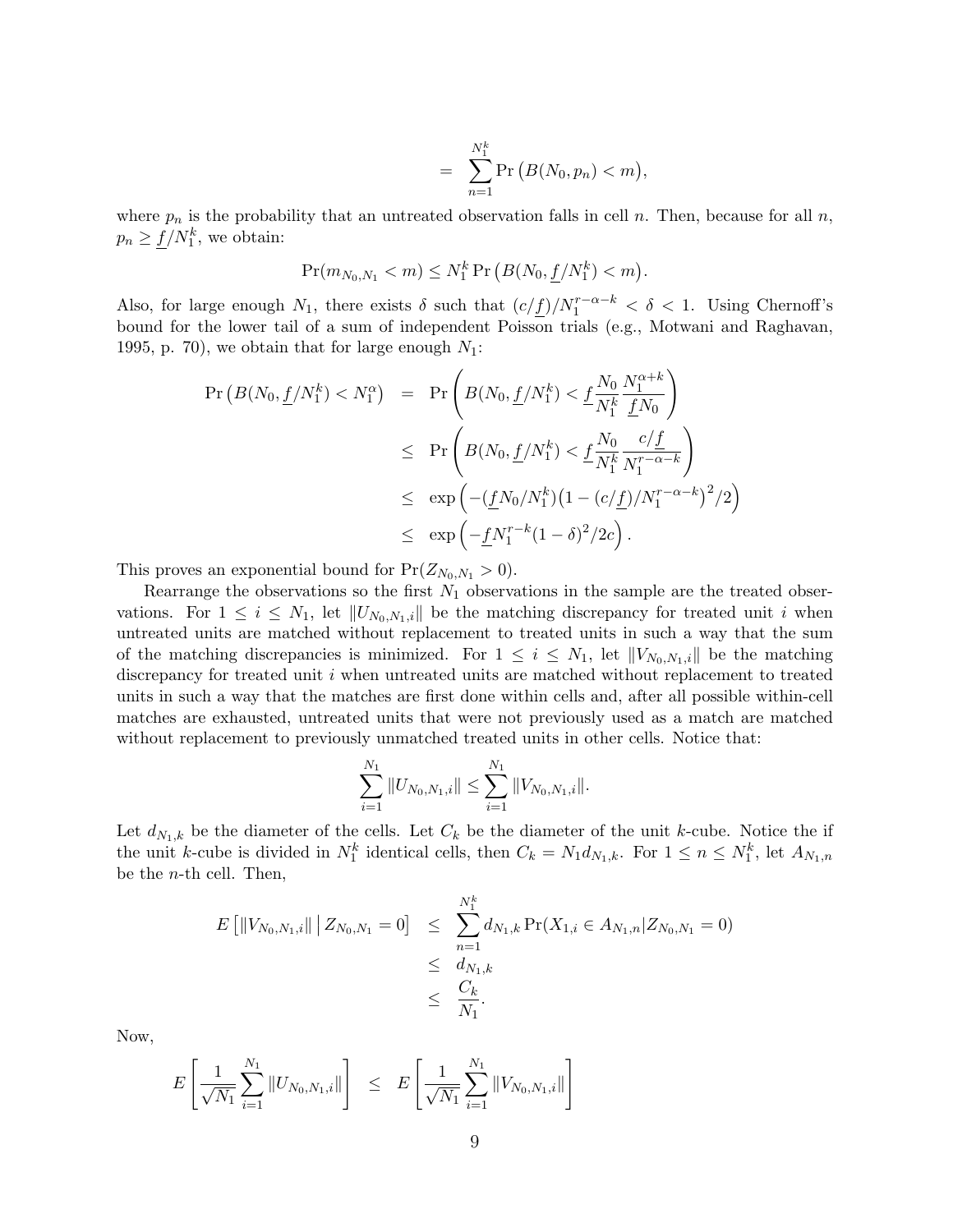$$
= E\left[\frac{1}{\sqrt{N_1}}\sum_{i=1}^{N_1} ||V_{N_0,N_1,i}|| \middle| Z_{N_0,N_1} = 0 \right] Pr(Z_{N_0,N_1} = 0)
$$
  
+ 
$$
E\left[\frac{1}{\sqrt{N_1}}\sum_{i=1}^{N_1} ||V_{N_0,N_1,i}|| \middle| Z_{N_0,N_1} > 0 \right] Pr(Z_{N_0,N_1} > 0)
$$
  

$$
\leq \frac{C_k}{\sqrt{N_1}} + \sqrt{N_1}C_k Pr(Z_{N_0,N_1} > 0) \longrightarrow 0.
$$

Markov's Inequality produces the desired result.  $\hfill \square$